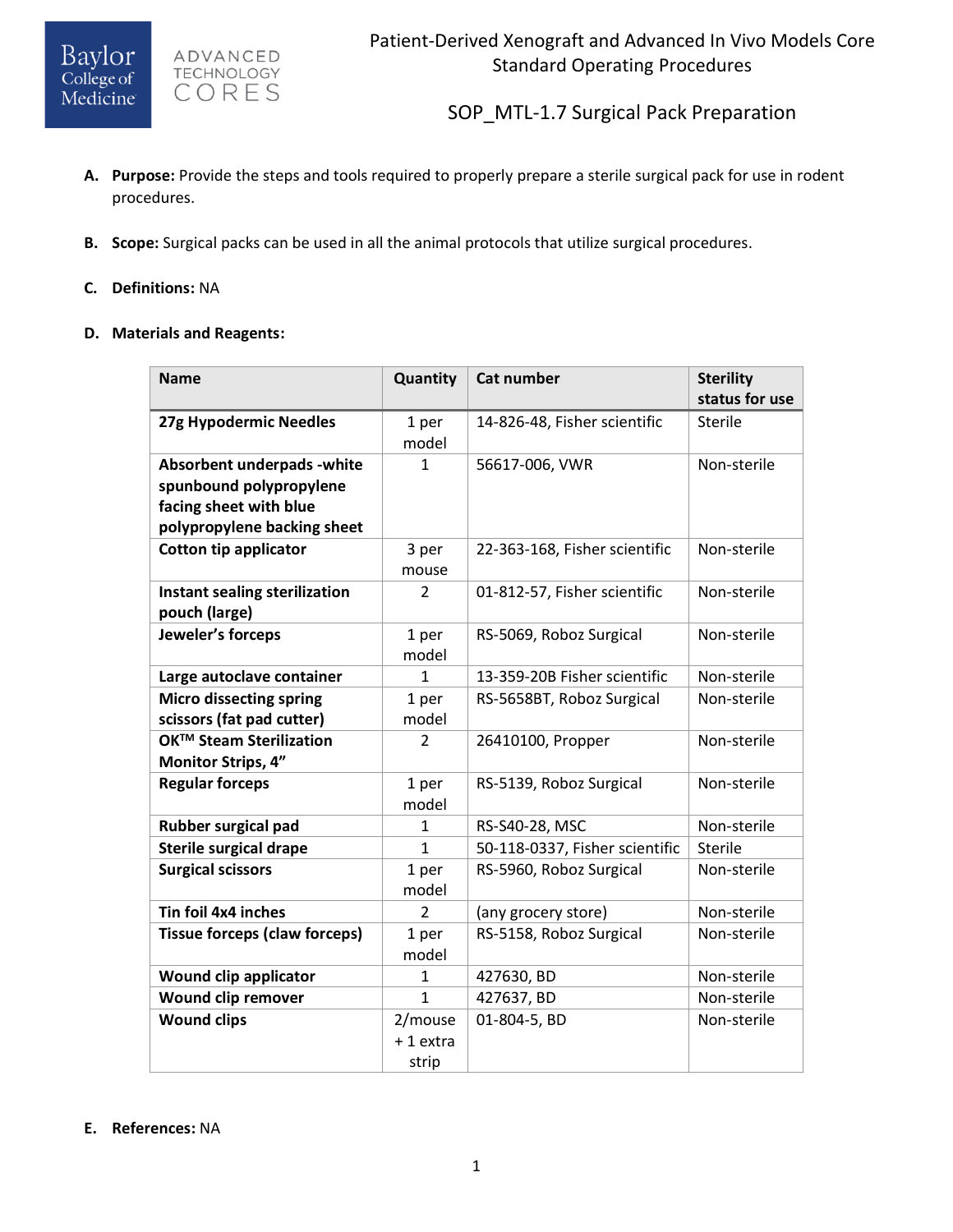SOP MTL-1.7 Surgical Pack Preparation

## **F. Procedures:**

## **General Considerations:**

All components of the surgical pack are unsterile prior to autoclaving. After autoclaving, handle the surgical pack carefully to prevent bag rupture and loss of sterility. In order to ensure both the surgery board and the tools remain sterile while setting up for surgeries, they will be autoclaved in separate bags.

One set of surgical tools contains the following: surgical scissors, regular forceps, claw forceps, jeweler's forceps, fat pad cutter, wound clip applicator, and wound clip remover.

- 1. Surgical pack #1 will contain the rubber surgical board, a surgical drape, an absorbent underpad, and an OK strip.
	- 1.1. Place all items listed in step 1 into the instant sealing sterilization pouch. Stack them as follows: Absorbent underpad, rubber surgical board, OK strip and the sterile drape on top. This will ensure that, when the bag is opened, the sterile drape can be taken out first and placed in the hood to provide a sterile work area to wrap the rubber surgical board in the absorbent underpad.
	- 1.2. Seal the pouch and label with the date and lab identification.
- 2. The surgical pack #2 will contain surgical tools and the rest of the supplies needed for surgeries.
	- 2.1. Take a surgical drape, cut in half transversely, and lay one half out on the bench top.
	- 2.2. Cut the other half into small sections to be used as surgical drapes. Small rectangular holes should be cut into the middle that are the size of the surgical area.
	- 2.3. Center the appropriate number of sets of surgical tools (one per model up to 4), cotton swabs, wound clips, 27g needles, tin foil pieces, and one OK strip on the drape and fold up into a pouch to contain the supplies.

Note: If there are too many cotton swabs, they may be autoclaved in their own pouch or in the wrapper they come in if it has an autoclave indicator.

- 2.4. Place pouch with the supplies and all other items listed into the instant sealing sterilization pouch.
- 2.5. Seal the pouch and label with the date and the lab identification.
- 3. Place autoclave bags into a large autoclave container. Do not stack the bags as it may prevent proper steam penetration during the autoclave process.
- 4. Place container with autoclave bags into autoclave and set autoclave to run on Gravity setting for 40 minutes at 121.0°C, 15psi.
- 5. After cycle is complete, remove autoclave container from autoclave. Caution: contents inside autoclave may be hot.
- 6. Inspect the lip of the autoclave bags to ensure that proper steam temperature was reached. If steam QC labels are positive, then the surgical pack is sterile and ready for use in the sterile surgery suite.
- 7. Once the packs are opened in the surgical hood, check the OK strips to ensure proper sterilization throughout the pack. If the strip is not completely black the pack is not considered sterile and will have to be re-autoclaved.